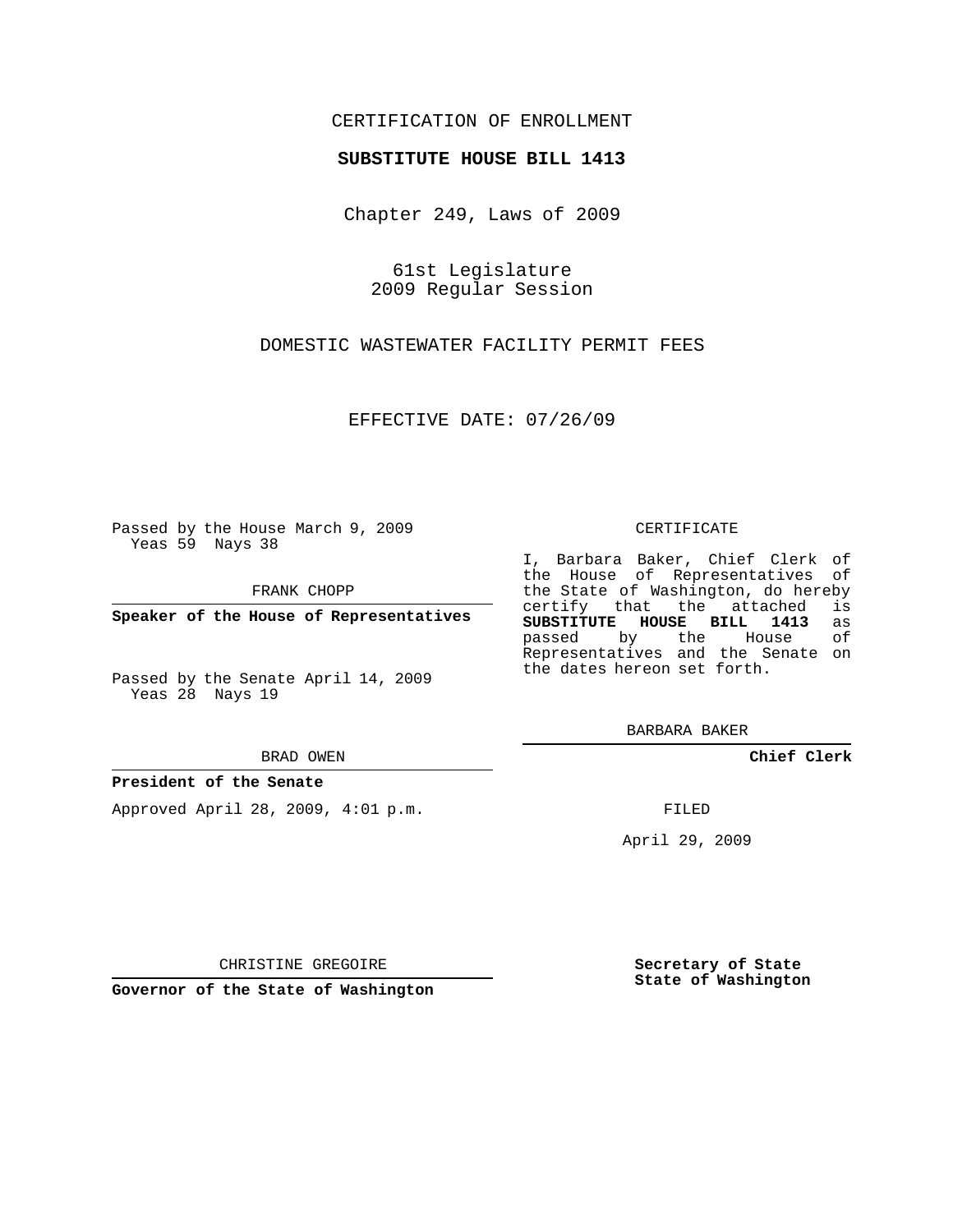# **SUBSTITUTE HOUSE BILL 1413** \_\_\_\_\_\_\_\_\_\_\_\_\_\_\_\_\_\_\_\_\_\_\_\_\_\_\_\_\_\_\_\_\_\_\_\_\_\_\_\_\_\_\_\_\_

\_\_\_\_\_\_\_\_\_\_\_\_\_\_\_\_\_\_\_\_\_\_\_\_\_\_\_\_\_\_\_\_\_\_\_\_\_\_\_\_\_\_\_\_\_

Passed Legislature - 2009 Regular Session

## **State of Washington 61st Legislature 2009 Regular Session**

**By** House Agriculture & Natural Resources (originally sponsored by Representatives McCoy, Nelson, Quall, and Blake)

READ FIRST TIME 02/20/09.

 AN ACT Relating to water discharge fees; amending RCW 90.48.465; and creating new sections.

BE IT ENACTED BY THE LEGISLATURE OF THE STATE OF WASHINGTON:

 **Sec. 1.** RCW 90.48.465 and 2002 c 361 s 2 are each amended to read as follows:

 (1) The department shall establish ((annual)) fees to collect expenses for issuing and administering each class of permits under RCW 90.48.160, 90.48.162, and 90.48.260. An initial fee schedule shall be established by rule and be adjusted no more often than once every two years. This fee schedule shall apply to all permits, regardless of date of issuance, and fees shall be assessed prospectively. All fees charged shall be based on factors relating to the complexity of permit issuance and compliance and may be based on pollutant loading and toxicity and be designed to encourage recycling and the reduction of the quantity of pollutants. Fees shall be established in amounts to fully recover and not to exceed expenses incurred by the department in processing permit applications and modifications, monitoring and evaluating compliance with permits, conducting inspections, securing laboratory analysis of samples taken during inspections, reviewing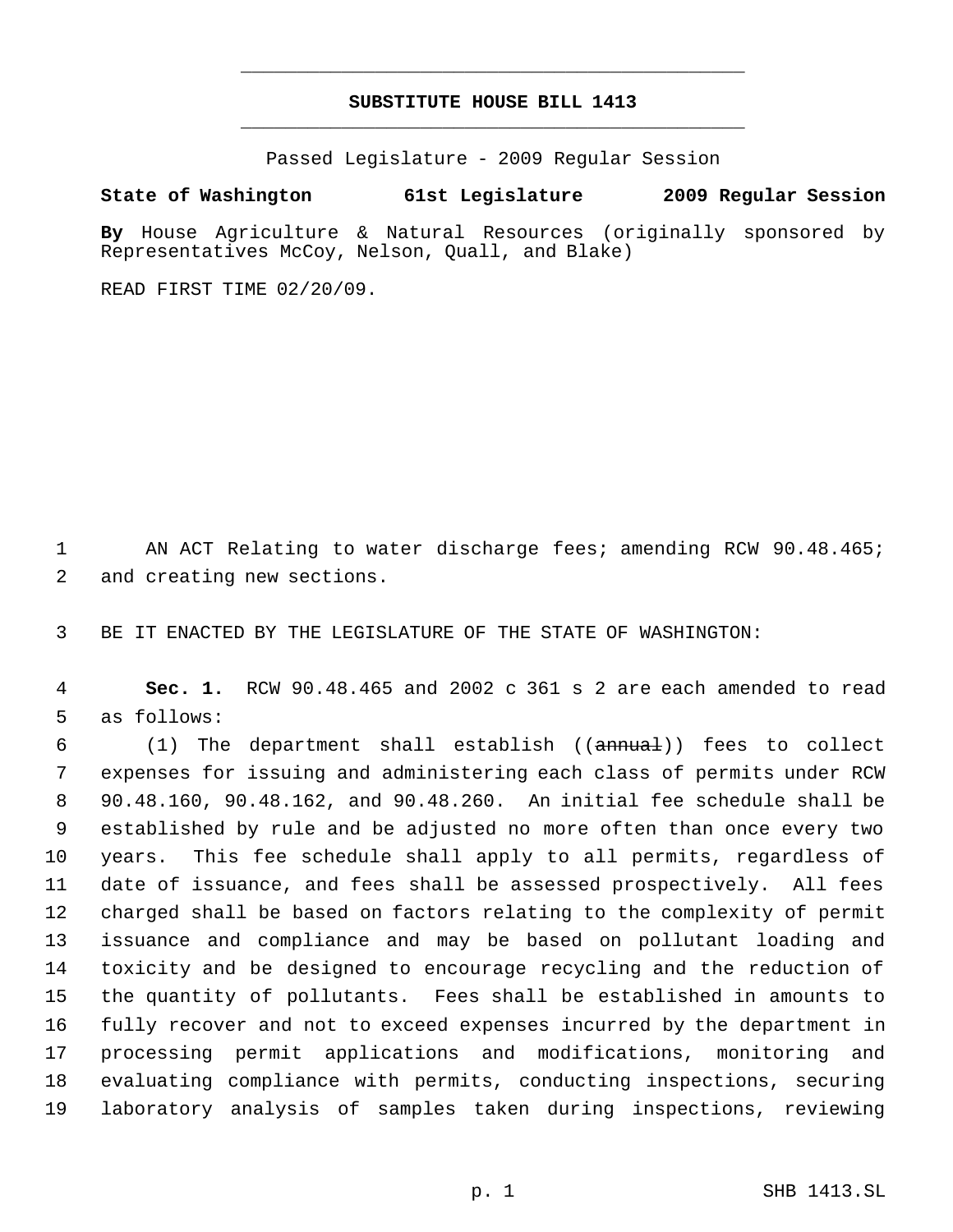plans and documents directly related to operations of permittees, overseeing performance of delegated pretreatment programs, and supporting the overhead expenses that are directly related to these activities.

 (2) The annual fee paid by a municipality, as defined in 33 U.S.C. Sec. 1362, for all domestic wastewater facility permits issued under RCW 90.48.162 and 90.48.260 shall not exceed the total of a maximum of 8 ((fifteen)) eighteen cents per month per residence or residential equivalent contributing to the municipality's wastewater system.

 (3) The department shall ensure that indirect dischargers do not pay twice for the administrative expense of a permit. Accordingly, administrative expenses for permits issued by a municipality under RCW 90.48.165 are not recoverable by the department.

 (4) In establishing fees, the department shall consider the economic impact of fees on small dischargers and the economic impact of fees on public entities required to obtain permits for storm water runoff and shall provide appropriate adjustments.

 (5) The fee for an individual permit issued for a dairy farm as defined under chapter 90.64 RCW shall be fifty cents per animal unit up to one thousand two hundred fourteen dollars for fiscal year 1999. The fee for a general permit issued for a dairy farm as defined under chapter 90.64 RCW shall be fifty cents per animal unit up to eight hundred fifty dollars for fiscal year 1999. Thereafter, these fees may rise in accordance with the fiscal growth factor as provided in chapter 43.135 RCW.

 (6) The fee for a general permit or an individual permit developed solely as a result of the federal court of appeals decision in *Headwaters, Inc. v. Talent Irrigation District*, 243 F.3rd 526 (9th Cir. 2001) is limited, until June 30, 2003, to a maximum of three hundred dollars. Such a permit is required only, and as long as, the interpretation of this court decision is not overturned or modified by future court rulings, administrative rule making, or clarification of scope by the United States environmental protection agency or legislative action. In such a case the department shall take appropriate action to rescind or modify these permits.

 (7) All fees collected under this section shall be deposited in the water quality permit account hereby created in the state treasury.